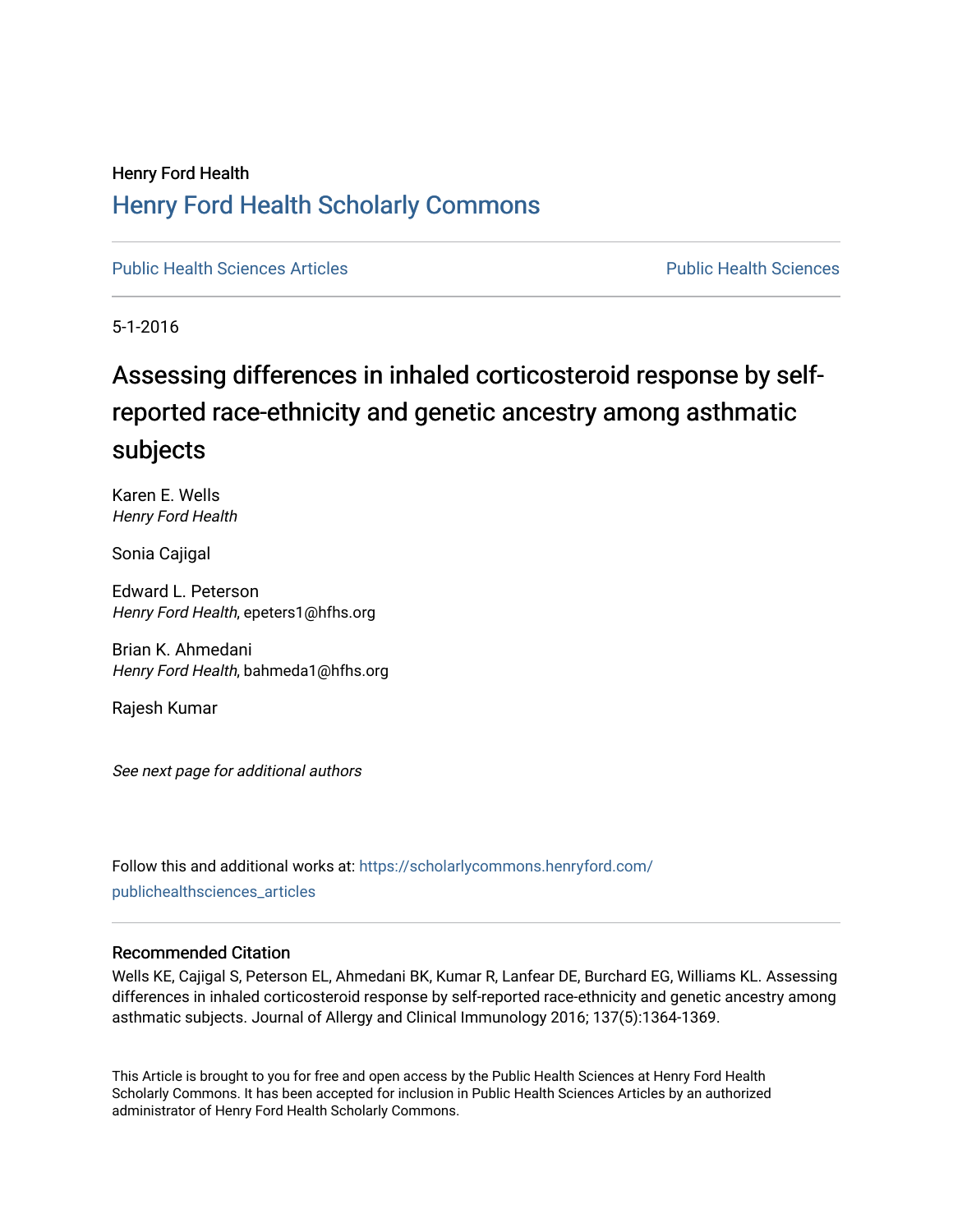## Authors

Karen E. Wells, Sonia Cajigal, Edward L. Peterson, Brian K. Ahmedani, Rajesh Kumar, David E. Lanfear, Esteban G. Burchard, and Keoki L. Williams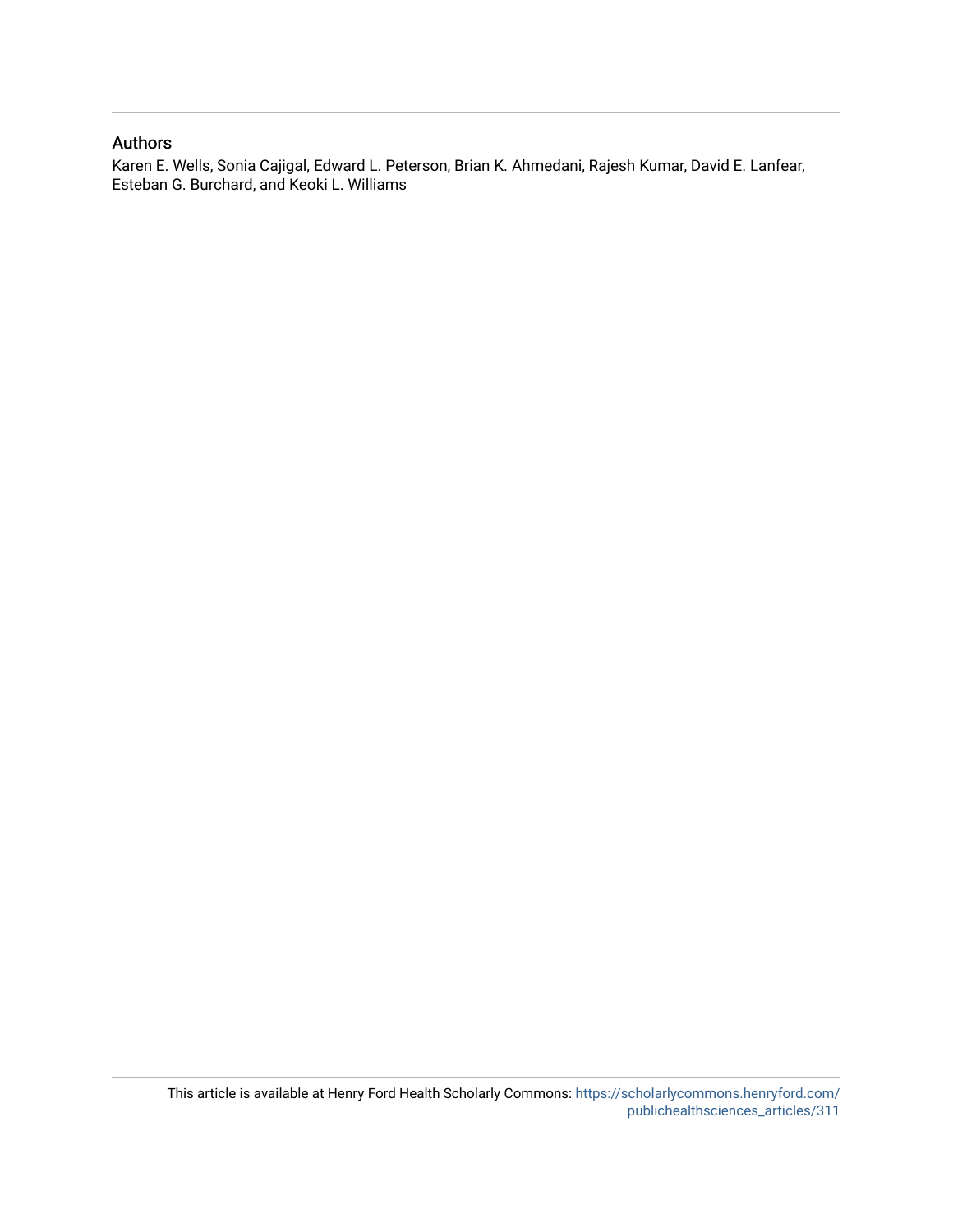# Assessing differences in inhaled corticosteroid response by self-reported race-ethnicity and genetic ancestry among asthmatic subjects



Karen E. Wells, MPH,<sup>a</sup> Sonia Cajigal, MD,<sup>b</sup> Edward L. Peterson, PhD,<sup>a</sup> Brian K. Ahmedani, PhD,<sup>c</sup> Rajesh Kumar, MD,<sup>d</sup> David E. Lanfear, MD, MS,<sup>b</sup> Esteban G. Burchard, MD, MPH,<sup>e,f</sup> and L. Keoki Williams, MD, MPH<sup>b,c</sup> Detroit, Mich, Chicago, Ill, and San Francisco, Calif

Background: Inhaled corticosteroids (ICSs) are the preferred treatment for achieving asthma control. However, little is known regarding the factors contributing to treatment response and whether treatment response differs by population group. Objective: We sought to assess behavioral, sociodemographic, and genetic factors related to ICS response among African American and European American subjects with asthma. Methods: Study participants were part of the Study of Asthma Phenotypes and Pharmacogenomic Interactions by Raceethnicity (SAPPHIRE). The analytic sample included asthmatic subjects aged 12 to 56 years with greater than 12% bronchodilator reversibility and percent predicted  $FEV<sub>1</sub>$  of between 40% and 90%. Participants received 6 weeks of inhaled beclomethasone dipropionate. The primary measure of ICS response was a change in Asthma Control Test (ACT) score; the secondary measure was a change in prebronchodilator  $FEV_1$ . Adherence was measured with electronic monitors. Genetic

0091-6749/\$36.00

 2016 American Academy of Allergy, Asthma & Immunology <http://dx.doi.org/10.1016/j.jaci.2015.12.1334>

ancestry was estimated for African American participants by using genome-wide genotype data.

Results: There were 339 study participants; 242 self-identified as African American and 97 as European American. Baseline  $ACT$  score, percent predicted  $FEV<sub>1</sub>$ , degree of bronchodilator response, and ICS adherence were significantly associated with ICS response. A baseline ACT score of 19 or less was useful in identifying those who would respond, as evidenced by the significant dose-response relationship with ICS adherence. Neither self-reported race-ethnicity among all participants nor proportion of African ancestry among African American participants was associated with ICS responsiveness. Conclusions: Our findings suggest that baseline lung function measures and self-reported asthma control predict ICS response, whereas self-reported race-ethnicity and genetic ancestry do not. (J Allergy Clin Immunol 2016;137:1364-9.)

Key words: Inhaled corticosteroids, Adherence, medication, asthma, African Continental Ancestry Group, respiratory function tests

#### Discuss this article on the JACI Journal Club blog: [www.jaci](http://www.jaci-online.blogspot.com)[online.blogspot.com](http://www.jaci-online.blogspot.com).

Repeated studies have demonstrated that long-term adherence to inhaled corticosteroid (ICS) medication among asthmatic subjects is poor.<sup>[1-3](#page-7-0)</sup> The consequence of this nonadherence is an increased risk for severe asthma exacerbations, including the need for hospitalization.<sup>[4,5](#page-7-0)</sup> Unaccounted for differences in medication adherence can also confound the relationship between treatment and response,<sup>6</sup> thereby obscuring the true effect of treatment. For example, previously described differences in ICS adherence between African American and European American subjects could result in inaccurate inferences regarding treatment effect.<sup>[7,8](#page-7-0)</sup>

We have previously shown that after accounting for medication adherence, ICS response did not vary among African American subjects based on genetic ancestry (ie, the proportion of African ancestry vs European ancestry).<sup>[9](#page-7-0)</sup> These findings implied that as a whole, a genetic contribution to treatment-related differences between African American and European American subjects with asthma is likely to be small.

In the current analysis we extended our earlier findings by expanding our study population of African American subjects and by including a group of European American subjects with asthma. This expanded study population allowed us to directly assess whether ICS treatment response differed by either self-reported race-ethnicity or genetic ancestry. All study subjects were part of the Study for Asthma Phenotypes and Pharmacogenomic Interactions

From the Departments of <sup>a</sup>Public Health Sciences and <sup>b</sup>Internal Medicine and <sup>c</sup>the Center for Health Policy and Health Services Research, Henry Ford Health System, Detroit; <sup>d</sup>the Department of Pediatrics, The Ann and Robert H. Lurie Children's Hospital of Chicago, Northwestern University Feinberg School of Medicine, Chicago; and the Departments of <sup>e</sup>Bioengineering & Therapeutic Sciences and <sup>f</sup>Medicine, University of California San Francisco.

Supported by grants from the American Asthma Foundation (to E.G.B. and L.K.W.), the Flight Attendant Medical Research Institute (to E.G.B.), the Fund for Henry Ford Hospital (to D.E.L., B.K.A., and L.K.W.), the Robert Wood Johnson Foundation Amos Medical Faculty Development Program (to E.G.B.), the Sandler Foundation (to E.G.B.), and the following institutes of the National Institutes of Health: the National Institute of Allergy and Infectious Diseases (AI077439 to E.G.B. and AI079139 and AI061774 to L.K.W.); the National Heart, Lung, and Blood Institute (K23HL093023 to R.K., HL078885 and HL088133 to E.G.B. and HL118267 and HL079055 to L.K.W.); the National Institute of Environmental Health Sciences (ES015794 to E.G.B.); and the National Institute of Diabetes and Digestive and Kidney Diseases (DK064695 to L.K.W.).

Disclosure of potential conflict of interest: E. L. Peterson has received grants from the National Institutes of Health (NIH). B. K. Ahmedani has received grants from the NIH and the Fund for Henry Ford Hospital. L. K. Williams has received grants from the National Heart, Lung, and Blood Institute; the National Institute of Allergy and Infectious Diseases; the National Institute of Diabetes and Digestive and Kidney Diseases; and the American Asthma Foundation. The rest of the authors declare that they have no relevant conflicts of interest.

Received for publication October 28, 2015; revised December 15, 2015; accepted for publication December 19, 2015.

Available online March 22, 2016.

Corresponding author: Karen E. Wells, MPH, Department of Public Health Sciences, Henry Ford Health System, 1 Ford Place, 5C, Detroit, MI 48202. E-mail: [kewells1@aol.com.](mailto:kewells1@aol.com)

The CrossMark symbol notifies online readers when updates have been made to the article such as errata or minor corrections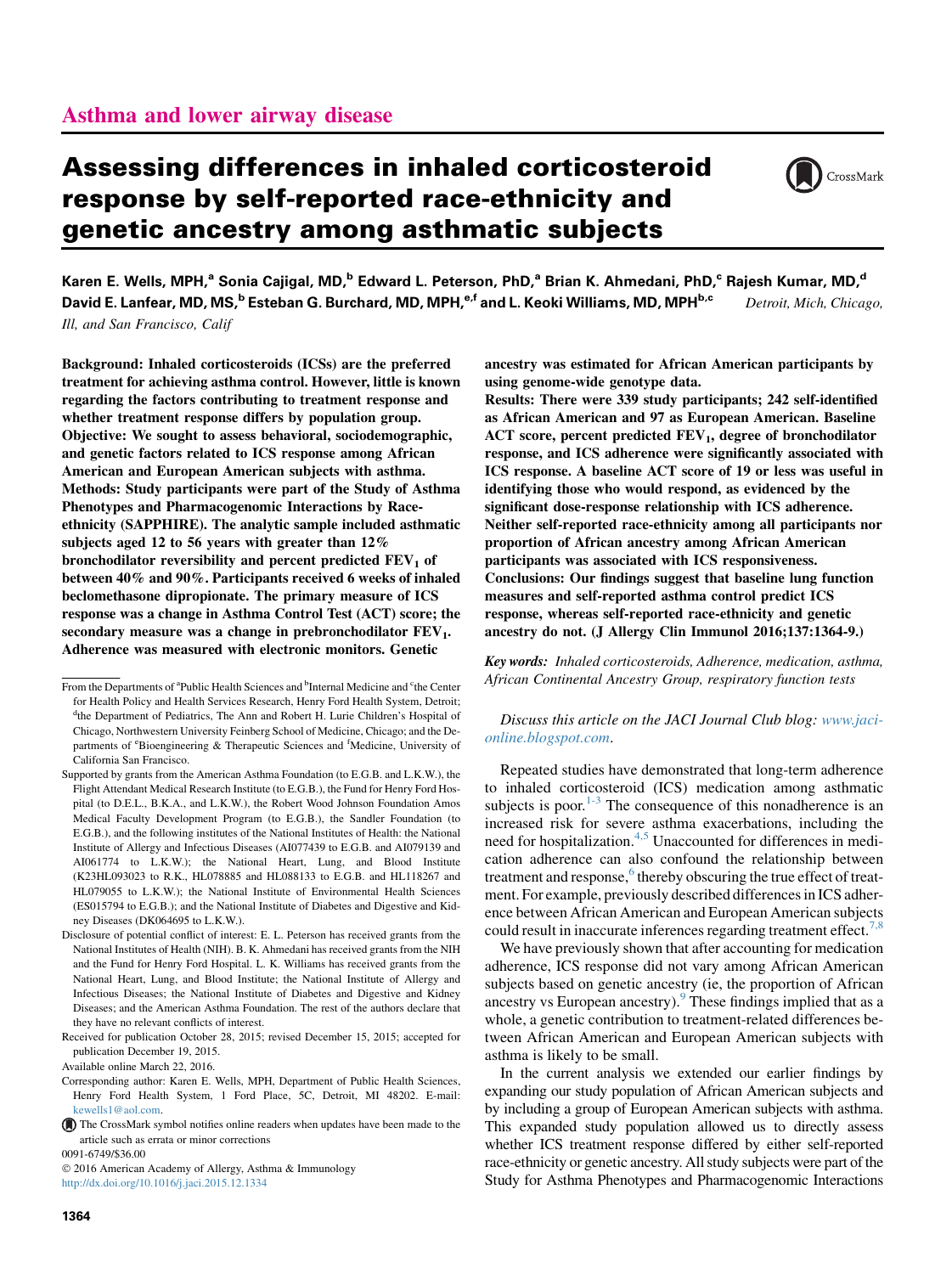Abbreviations used ACT: Asthma Control Test BMI: Body mass index ICS: Inhaled corticosteroid SAPPHIRE: Study for Asthma Phenotypes and Pharmacogenomic Interactions by Race-ethnicity

by Race-ethnicity (SAPPHIRE), had similar enrollment criteria, and received the same 6-week ICS treatment course.

### METHODS Study population

The study population was comprised of participants in the Study of Asthma Phenotypes and Pharmacogenomic Interactions by Race-ethnicity (SAP-PHIRE), which was approved by the Institutional Review Board at Henry Ford Health System. Potentially eligible subjects were first identified through the medical record based on age (12-56 years), prior diagnosis of asthma, and lack of excluding diagnoses (ie, chronic obstructive pulmonary disease, congestive heart failure, or both). Subjects who met these criteria and who lived in southeast Michigan were invited for a clinical evaluation. Study participants (or their guardians in the case of minors) provided written consent before evaluation and study enrollment. Evaluation consisted of a staff-administered survey, vital sign and anthropomorphic measurements, and lung function tests. Race-ethnicity was based on subjects self-report at the initial study visit.

Lung function testing was performed with a Fleisch-type pneumotachometer in accordance with 2005 American Thoracic Society/European Respiratory Society guidelines for spirometry.<sup>[10](#page-7-0)</sup> Bronchodilator response was defined as a greater than  $12\%$  improvement in  $FEV<sub>1</sub>$  after albuterol administration. Albuterol sulfate hydrofluoroalkane (360  $\mu$ g, 4 puffs) was administered through a metereddose inhaler by using a spacer device (AeroChamber Plus Flow-Vu; Monaghan Medical, Plattsburgh, NY), and lung function was measured 15 minutes later. Patients with 12% or less improvement in  $FEV<sub>1</sub>$  after the first albuterol dose received a second dose (360  $\mu$ g for those  $\geq$ 18 years and 180  $\mu$ g for those <18 years), and lung function was remeasured after another 15-minute wait.

To receive 6 weeks of observed ICS treatment, study participants had to meet the following additional criteria: measured  $FEV<sub>1</sub>$  of between 40% and 90% of predicted value (based on age, sex, height, and race-ethnicity), $11$ greater than 12% maximum bronchodilator reversibility, no smoking in the preceding year and less than 10 pack years of total smoking, no ICSs or systemic corticosteroids used in the preceding 4-week period, and not pregnant and not planning to become pregnant during the 6 weeks of ICS treatment. Patients in the SAPPHIRE cohort who both met these criteria and agreed to treatment received a 6-week course of beclomethasone dipropionate hydrofluoroalkane (320 µg/d administered as 2 puffs twice a day). Patients selfadministered the ICS medication through a metered-dose inhaler and use of the previously described spacer device. At the end of the 6-week treatment period, patients returned to complete another staff-administered questionnaire and undergo lung function testing.

#### Assessment of exposure and outcomes

Patient medication adherence was assessed by using a DOSER-CT device (Meditrack, Easton, Mass). The DOSER-CT was attached to the metered-dose inhaler, and it counted each time that the inhaler was actuated. Adherence was calculated as the total number of recorded actuations divided by the product of the number of days between visits and 4 (the prescribed number of ICS puffs per day).

To assess changes in the level of asthma control, we measured differences in Asthma Control Test (ACT; QualityMetric, Lincoln, RI) responses before and after the 6-week course of ICS therapy. We also assessed changes in prebronchodilator FEV<sub>1</sub> between these time points.

Genome-wide genotype data were collected for the African American SAPPHIRE participants in the treatment trial by using commercial arrays (Affymetrix, Santa Clara, Calif). We have previously used these data to calculate

the proportion of West African ancestry (heretofore called African ancestry) in these participants.<sup>12</sup> Briefly, the software program LAMP was used to estimate ancestry at each locus.<sup>13,14</sup> We then estimated each patient's global genetic ancestry (ie, proportion of African ancestry) as the proportion of African alleles among genotyped autosomal single nucleotide polymorphism locations.

#### Statistical analysis

The primary outcome of the study was ICS response, as measured by the change in ACT score between the initial visit and the 6-week follow-up visit after ICS treatment (ie, the composite  $ACT_{[6 \text{ weeks}]} - ACT_{[initial]}$ ). The secondary outcome was the percentage change in prebronchodilator  $FEV<sub>1</sub>$  between these time points (ie,  $FEV_{1[6 \text{ weeks}]} - FEV_{1[\text{initial}]}/FEV_{1[\text{initial}]}$ ). Linear regression was used to assess the relationship between both outcome variables and the following dependent variables: patient age, sex (coded male  $= 0$ , coded female  $= 1$ ), self-reported race-ethnicity (coded European American  $= 0$ , coded African American  $= 1$ ), body mass index (BMI), baseline percent predicted FEV<sub>1</sub>, baseline ACT score, and ICS adherence. Both age and BMI were modeled for each unit increase (ie, years and kilograms per meters squared, respectively) but were aggregated into 10-unit increments for presentation in the tables. Based on the original validation of the ACT by Nathan et al, $15$ we also dichotomized the composite ACT score at a cut point of 19 (ie, patients with scores  $\leq$ 19 were considered to have "not controlled" or "uncontrolled" asthma and patients with scores  $\geq 20$  were considered to have "controlled" asthma). Similarly, we dichotomized lung function at 70% of predicted  $FEV<sub>1</sub>$  based on the midpoint for persistent moderate asthma in the current US asthma guidelines. $16$  Therefore we stratified our models by both baseline ACT score (ie,  $\leq$ 19 and  $\geq$ 20) and baseline percent predicted FEV<sub>1</sub> (ie, <70%) and 70% to 90% [90% was the upper limit in the treatment group]) to assess the relationship between exposure variables and outcomes within strata that are considered to separate clinically meaningful differences in asthma control and severity. Separate adjusted models limited to African American participants were used to assess the relationship between African ancestry and ICS response.

As a post hoc analysis, we assessed factors associated with achieving selfreported asthma control (ACT score  $\geq 20$ ) after 6 weeks of ICS treatment among all patients whose asthma was not controlled at baseline (ACT score <\_19). Logistic regression was used to assess the likelihood of achieving control as a function of the following variables: patient age, sex (coded male  $= 0$ , coded female  $= 1$ ), self-reported race-ethnicity (coded European American  $= 0$ , coded African American  $= 1$ ), BMI, baseline percent predicted  $FEV<sub>1</sub>$ , and ICS adherence.

Analyses were performed with SAS statistical computing software (SAS Institute, Cary, NC).<sup>[17](#page-7-0)</sup> A P value of less than .05 was considered statistically significant.

#### RESULTS

Three hundred thirty-nine participants in the SAPPHIRE cohort met the criteria and completed 6 weeks of observed ICS treatment; 242 enrollees identified themselves as African American, and 97 identified as European American. The characteristics of those subjects before and after stratification by race-ethnicity are shown in [Table I](#page-4-0). When compared with European American participants, African American study subjects were significantly younger (mean, 32.5 vs 36.8 years), had a higher BMI (mean,  $32.8$  vs 29.4 kg/m<sup>2</sup>), and reported less well-controlled asthma (mean ACT score, 18.1 vs 20.0). African American subjects also had lower ICS adherence (mean, 0.76 vs 0.84), implying that on average, African American participants took 76% of their prescribed study dose compared with 84% in European American participants. The average estimated proportion of African ancestry in the African American participants was 79.9%  $\pm$  9.9% (SD), and the distribution is shown in [Fig E1](#page-8-0) in this article's Online Repository at [www.jacionline.org](http://www.jacionline.org).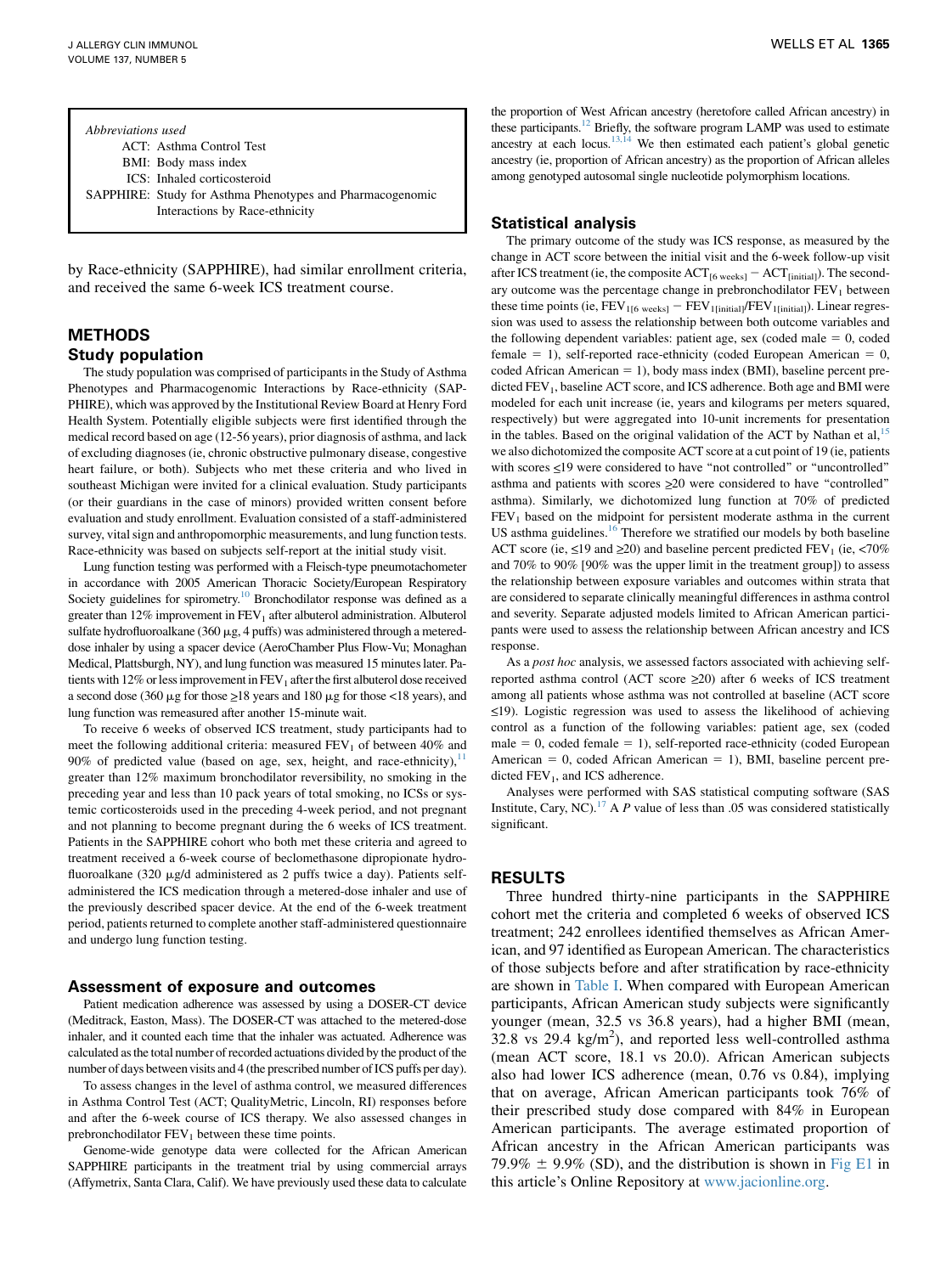#### <span id="page-4-0"></span>**TABLE I.** Characteristics of SAPPHIRE study participants ( $n = 339$ )\*

| Variable                                                         | Overall<br>$(n = 339)$                   | African American<br>$(n = 242)$          | <b>European</b><br>American<br>$(n = 97)$ | P valuet |
|------------------------------------------------------------------|------------------------------------------|------------------------------------------|-------------------------------------------|----------|
| Age (y), mean $\pm$ SD                                           | $33.7 \pm 13.8$                          | $32.5 \pm 13.1$                          | $36.8 \pm 14.9$                           | < 01     |
| Female sex, no. $(\%)$                                           | 198 (58.4)                               | 148 (61.2)                               | 50(51.6)                                  | .11      |
| Self-reported race-ethnicity, no. $(\%)$                         |                                          |                                          |                                           |          |
| African American                                                 | 242 (71.4)                               | 242 (100.0)                              |                                           |          |
| European American                                                | 97(28.6)                                 |                                          | 97 (100.0)                                |          |
| Proportion of African Ancestry                                   |                                          | $79.9 \pm 9.9$                           |                                           |          |
| BMI (kg/m <sup>2</sup> ), mean $\pm$ SD <sup>+</sup>             | $31.9 \pm 9.5$                           | $32.8 \pm 9.6$                           | $29.4 \pm 8.8$                            | < 01     |
| ACT score at enrollment, mean $\pm$ SD $\pm$                     | $18.6 \pm 5.1$                           | $18.1 \pm 5.2$                           | $20.0 \pm 4.5$                            | < 01     |
| Percent predicted $FEV_1$ at enrollment, mean $\pm$ SD           | $72.9 \pm 12.7$                          | $73.5 \pm 12.4$                          | $71.2 \pm 13.2$                           | .13      |
| Bronchodilator response at enrollment, mean $\pm$ SD§            | $20.5 \pm 15.3$                          | $20.4 \pm 13.1$                          | $20.6 \pm 19.8$                           | .91      |
| Change in ACT score, mean $\pm$ SD                               | $3.1 \pm 4.8$                            | $3.3 \pm 4.9$                            | $2.4 \pm 4.6$                             | .11      |
| Percentage change in prebronchodilator $FEV_1$ , mean $\pm SD\S$ | $11.3 \pm 18.1$                          | $10.6 \pm 15.0$                          | $12.9 \pm 24.2$                           | .28      |
| ICS adherence, mean $\pm$ SD; median; and interquartile range    | $0.79 \pm 0.21$ ; 0.84;<br>$0.66 - 0.94$ | $0.76 \pm 0.22$ ; 0.80;<br>$0.61 - 0.93$ | $0.84 \pm 0.17$ ; 0.89;<br>$0.79 - 0.96$  | < 01     |

\*Race-ethnicity was determined based on participant self-report.

P value for comparison of African American and European American subjects.

ACT scores of 19 or less represent poor asthma control, whereas those of 20 or greater represent good control.

§Bronchodilator response is measured as the percentage change in FEV<sub>1</sub> after administration of inhaled albuterol.

kMeasured as the change between values measured at the time of enrollment and after 6 weeks of ICS treatment.

{The mean, median, and interquartile range represent the proportion of the prescribed amount of ICS taken over 6 weeks of treatment.

Over the 6-week course of ICS treatment, the average improvement in ACT score and  $FEV<sub>1</sub>$  was similar among African American and European American participants. Improvements in ACT score were 3.3 and 2.4 points for African American and European American subjects, respectively ( $P = .11$ ). Similarly, prebronchodilator  $FEV_1$  improved by 10.6% and 12.9%, respectively  $(P = .28)$ .

These above findings were supported in [Table II](#page-5-0), which examined the factors associated with change in ACT score and  $FEV<sub>1</sub>$ over the course of treatment. Self-identified race-ethnicity was not associated with change in ACT score or  $FEV<sub>1</sub>$ , even after accounting for other variables, including ICS adherence. After adjusting for all of the variables shown, baseline ACT score (parameter estimate  $[\beta] = -0.71, P < .01$ ), baseline percent predicted FEV<sub>1</sub> ( $\beta = 0.09$ ,  $P < .01$ ), degree of bronchodilator response ( $\beta = 0.05$ ,  $P < .01$ ), and ICS adherence ( $\beta = 2.38$ ,  $P < .01$ ) were significantly associated with the change in ACT score. In contrast, only degree of bronchodilator response was significantly associated with the change in  $FEV<sub>1</sub>$  with treatment in the multivariable model ( $\beta = 0.72, P < 0.01$ ).

Because the effects of ICS adherence can differ with underlying asthma control or lung function, we stratified our analyses according to baseline ACT score (uncontrolled asthma  $=$  ACT score  $\leq$ 19; controlled asthma = ACT score  $\geq$ 20) and initial percent predicted FEV<sub>1</sub> (ie, <70% and  $\geq$ 70%; [Table III\)](#page-5-0).<sup>16</sup> ICS adherence was found to be a significant predictor of ACT improvement among subjects with uncontrolled asthma at baseline ( $\beta = 3.95$ ,  $P = 0.04$ ). Although ICS adherence had a consistent and positive association with  $FEV<sub>1</sub>$  improvement in both lung function strata (percent predicted  $FEV_1 < 70\%$  and  $\geq 70\%$ ), this association did not reach statistical significance in either group  $(\beta = 5.35, P = .49 \text{ and } \beta = 4.19, P = .22, \text{ respectively}).$  Both percent predicted  $FEV_1$  at baseline ( $\beta = 0.11, P < .01$ ) and degree of bronchodilator response ( $\beta = 0.09, P < 0.01$ ) were significantly

associated with a change in ACT score among those whose asthma was initially uncontrolled (ACT score  $\leq$ 19). Bronchodilator response was associated with  $FEV<sub>1</sub>$  improvement among those in both lung function strata ( $P < 01$  for those with an initial percent predicted  $FEV_1 < 70\%$  and  $\geq 70\%$ ). In none of these stratified models was self-reported race-ethnicity significantly associated with change in ACT score or change in  $FEV<sub>1</sub>$ .

We assessed whether African ancestry was a predictor of ICS responsiveness [\(Table IV\)](#page-6-0).<sup>[16](#page-7-0)</sup> Proportion of African ancestry was unrelated to ICS response, as measured by both the change in ACT score and the change in  $FEV<sub>1</sub>$ . African ancestry was similarly not related to ICS response, even after stratifying by baseline level of asthma control and lung function.

As a *post hoc* analysis, we assessed factors associated with the likelihood of achieving self-reported asthma control (ACT score  $\geq$ 20) after 6 weeks of ICS treatment among all subjects whose asthma was not controlled at baseline (initial ACT score  $\leq$ 19). As shown in [Table E1](#page-9-0) in this article's Online Repository at [www.jacionline.org,](http://www.jacionline.org) age, initial percent predicted  $FEV<sub>1</sub>$ , and degree of bronchodilator response were associated with the likelihood of reporting controlled asthma at the 6-week treatment follow-up.

#### **DISCUSSION**

Few studies have described the relationship between ICS treatment and the change in longitudinal measures of lung function and asthma control among African American subjects when compared with European American subjects. Here we demonstrate that neither self-identified race-ethnicity nor genetic ancestry were associated with ICS treatment response, as defined by a change in either ACT score or  $FEV<sub>1</sub>$ . This study builds on our earlier analysis in African American subjects alone, showing no relationship between African ancestry and change in  $FEV_1$ .<sup>[9](#page-7-0)</sup>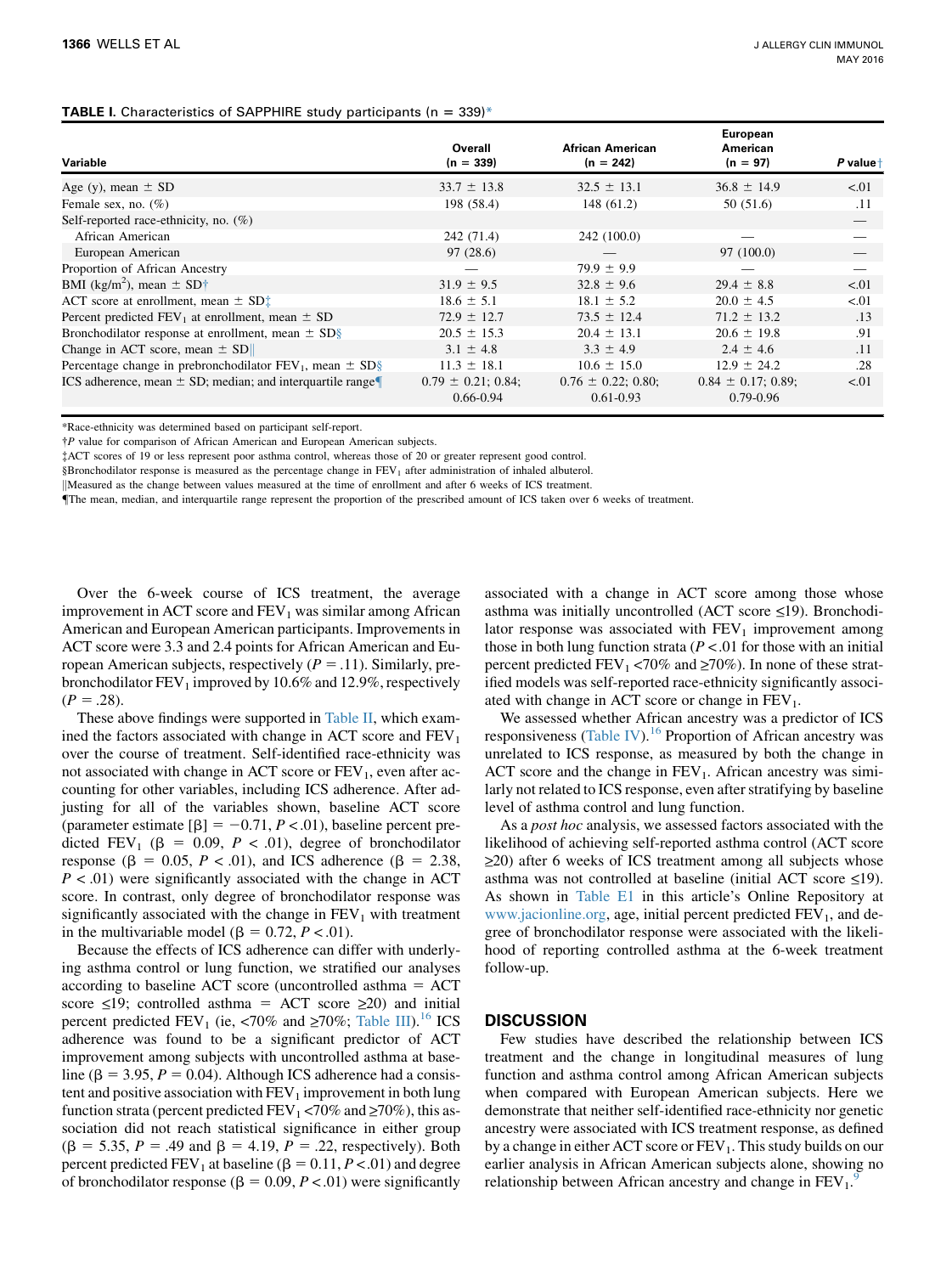#### <span id="page-5-0"></span>TABLE II. Predictors of ICS response measured as change in ACT score and change in lung function over 6 weeks of treatment\*

|                                       | <b>Measure of ICS response</b>                 |         |                                                           |         |                                                       |                                |                                                           |         |  |  |  |  |
|---------------------------------------|------------------------------------------------|---------|-----------------------------------------------------------|---------|-------------------------------------------------------|--------------------------------|-----------------------------------------------------------|---------|--|--|--|--|
|                                       |                                                |         | Change in ACT score*                                      |         |                                                       | Percentage change in $FEV_1$ + |                                                           |         |  |  |  |  |
|                                       | Univariable<br>parameter<br>estimate $(\beta)$ | P value | <b>Multivariable</b><br>parameter<br>estimate $(\beta)$ : | P value | <b>Univariable</b><br>parameter<br>estimate $(\beta)$ | P value                        | <b>Multivariable</b><br>parameter<br>estimate $(\beta)$ : | P value |  |  |  |  |
| Age $(y)$ §                           | $-0.10 \pm 0.19$                               | .62     | $-0.19 \pm 0.14$                                          | .17     | $-0.07 \pm 0.72$                                      | .92                            | $-0.68 \pm 0.57$                                          | .24     |  |  |  |  |
| <b>Sex</b>                            | $0.43 \pm 0.53$                                | .42     | $0.18 \pm 0.36$                                           | .62     | $1.09 \pm 1.99$                                       | .59                            | $1.21 \pm 1.52$                                           | .43     |  |  |  |  |
| Race-ethnicity $\P$                   | $0.93 \pm 0.58$                                | .11     | $-0.57 \pm 0.40$                                          | .16     | $-2.36 \pm 2.17$                                      | .28                            | $-2.52 \pm 1.69$                                          | .14     |  |  |  |  |
| BMI                                   | $0.35 \pm 0.28$                                | .20     | $-0.01 \pm 0.19$                                          | .96     | $0.40 \pm 1.04$                                       | .70                            | $0.45 \pm 0.81$                                           | .58     |  |  |  |  |
| ACT score at baseline                 | $-0.68 \pm 0.04$                               | < 01    | $-0.71 \pm 0.04$                                          | < 01    | $-1.02 \pm 0.19$                                      | < 01                           | $-0.24 \pm 0.16$                                          | .12     |  |  |  |  |
| Percent predicted $FEV_1$ at baseline | $-0.03 \pm 0.02$                               | .21     | $0.09 \pm 0.02$                                           | < 01    | $-0.65 \pm 0.07$                                      | < 0.01                         | $-0.13 \pm 0.07$                                          | .07     |  |  |  |  |
| Bronchodilator response at baseline   | $0.09 \pm 0.02$                                | < 01    | $0.05 \pm 0.01$                                           | < 01    | $0.80 \pm 0.05$                                       | < 01                           | $0.71 \pm 0.06$                                           | < 0.01  |  |  |  |  |
| ICS adherence                         | $2.23 \pm 1.26$                                | .08     | $2.38 \pm 0.84$                                           | < 01    | $3.78 \pm 4.75$                                       | .43                            | $5.68 \pm 3.55$                                           | .11     |  |  |  |  |

\*ICS response was measured as the numeric change in composite ACT score from enrollment to follow-up after 6 weeks of ICS treatment.

<sup>†</sup>ICS response was measured as the percentage change in FEV<sub>1</sub> from enrollment to follow-up after 6 weeks of ICS treatment (ie, FEV<sub>1[6 weeks]</sub> - FEV<sub>1[initial]</sub>). Adjusted for all other variables listed.

§These variables were modeled for a single-unit increase (ie, years and kilograms per meters squared for age and BMI, respectively), but are aggregated here to show the effect of a 10-unit increase.

Referent is male (coded male  $= 0$ , coded female  $= 1$ ).

**FReferent is European American (coded European American = 0, coded African American = 1).** 

#### **TABLE III.** Predictors of ICS response stratified by baseline ACT score and baseline FEV<sub>1</sub>\*

|                                      | <b>Measure of ICS response</b>                         |         |                                   |         |                                           |         |                                                |         |  |  |  |
|--------------------------------------|--------------------------------------------------------|---------|-----------------------------------|---------|-------------------------------------------|---------|------------------------------------------------|---------|--|--|--|
|                                      | Change in ACT score*<br>Percentage change in $FEV_1$ + |         |                                   |         |                                           |         |                                                |         |  |  |  |
|                                      | Initial ACT score ≤19                                  |         | Initial ACT score ≥20             |         | Initial percent<br>predicted $FEV_1$ <70% |         | Initial percent<br>predicted $FEV_1 \geq 70\%$ |         |  |  |  |
|                                      | Parameter<br>estimate $(\beta)$ :                      | P value | Parameter<br>estimate $(\beta)$ : | P value | Parameter<br>estimate $(\beta)$ :         | P value | Parameter<br>estimate $(\beta)$ :              | P value |  |  |  |
| Age $(y)\$                           | $-0.35 \pm 0.33$                                       | .29     | $0.06 \pm 0.14$                   | .70     | $-0.32 \pm 1.35$                          | .81     | $-0.61 \pm 0.52$                               | .24     |  |  |  |
| Sex                                  | $0.28 \pm 0.83$                                        | .73     | $0.33 \pm 0.40$                   | .40     | $1.64 \pm 3.38$                           | .63     | $1.01 \pm 1.41$                                | .48     |  |  |  |
| Race-ethnicity                       | $0.48 \pm 1.00$                                        | .63     | $-0.17 \pm 0.41$                  | .69     | $-5.70 \pm 3.76$                          | .13     | $-0.84 \pm 1.57$                               | .59     |  |  |  |
| BMI                                  | $-0.07 \pm 0.43$                                       | .88     | $0.13 \pm 0.22$                   | .55     | $-0.26 \pm 1.58$                          | .87     | $0.96 \pm 0.84$                                | .25     |  |  |  |
| ACT score at baseline                |                                                        |         |                                   |         | $-0.63 \pm 0.32$                          | .06     | $0.002 \pm 0.16$                               | .99     |  |  |  |
| Percent predicted $FEV1$ at baseline | $0.11 \pm 0.04$                                        | < 01    | $0.03 \pm 0.02$                   | .16     |                                           |         |                                                |         |  |  |  |
| Bronchodilator response at baseline  | $0.09 \pm 0.03$                                        | < 01    | $0.02 \pm 0.03$                   | .56     | $0.74 \pm 0.08$                           | < 01    | $0.63 \pm 0.09$                                | < 0.01  |  |  |  |
| ICS adherence                        | $3.95 \pm 1.94$                                        | .04     | $1.41 \pm 0.95$                   | .14     | $5.35 \pm 7.69$                           | .49     | $4.19 \pm 3.38$                                | .22     |  |  |  |

\*ICS response was measured as the numeric change in composite ACT score from enrollment to follow-up after 6 weeks of ICS treatment. The analysis was stratified by what was clinically considered to be uncontrolled asthma (ACT score  $\leq$ 19) and controlled asthma (ACT score  $\geq$ 20) at baseline.

<sup>†</sup>ICS response was measured as the percentage change in FEV<sub>1</sub> from enrollment to follow-up after 6 weeks of ICS treatment (ie, FEV<sub>1[6 weeks]</sub> – FEV<sub>1[initial]</sub>/FEV<sub>1[initial]</sub>). The analysis was stratified by percent predicted FEV<sub>1</sub> measured at baseline (ie, a cut point of 70% of predicted FEV<sub>1</sub>, which is the midpoint for persistent moderate severity asthma in the current US asthma guidelines). $<sup>1</sup>$ </sup>

Adjusted for all other variables listed.

§These variables were modeled for a single-unit increase (ie, years and kilograms per meters squared for age and BMI, respectively) but are aggregated here to show the effect of a 10-unit increase.

Referent is male (coded male = 0, coded female = 1).

**FReferent is European American (coded European American = 0, coded African American = 1).** 

The average improvement in  $FEV<sub>1</sub>$  was 11.3% in our overall study population. This is similar to our previous study, in which we observed an 11.6% improvement in  $FEV<sub>1</sub>$  after 6 weeks of ICS therapy. $\degree$  This magnitude of FEV<sub>1</sub> improvement is similar to that described by some<sup>[18](#page-7-0)</sup> but higher than seen by others.<sup>[19,20](#page-7-0)</sup> Part of these differences might be due to the relatively high level of medication adherence in the current study. We observed an average adherence of 79%, which is higher than that usually seen in unselected populations of ICS-treated asthmatic patients. $3,4$  This high level of adherence might be due to participants knowing that adherence was being monitored, as has been

observed in other studies in which patients were conscious of adherence monitoring. $21-23$ 

Although we found that neither self-identified race-ethnicity nor ancestry was associated with ICS response, our earlier work showed African ancestry to be associated with asthma exacerbations,  $24$  nocturnal asthma,  $12$  and lung function.  $25$  Perhaps this indicates that although the genetic determinates of ICS controller response do not differ among African American and European American subjects, determinates of intrinsic disease severity do differ. The implication here would be that genetic ancestry has little independent contribution to drug response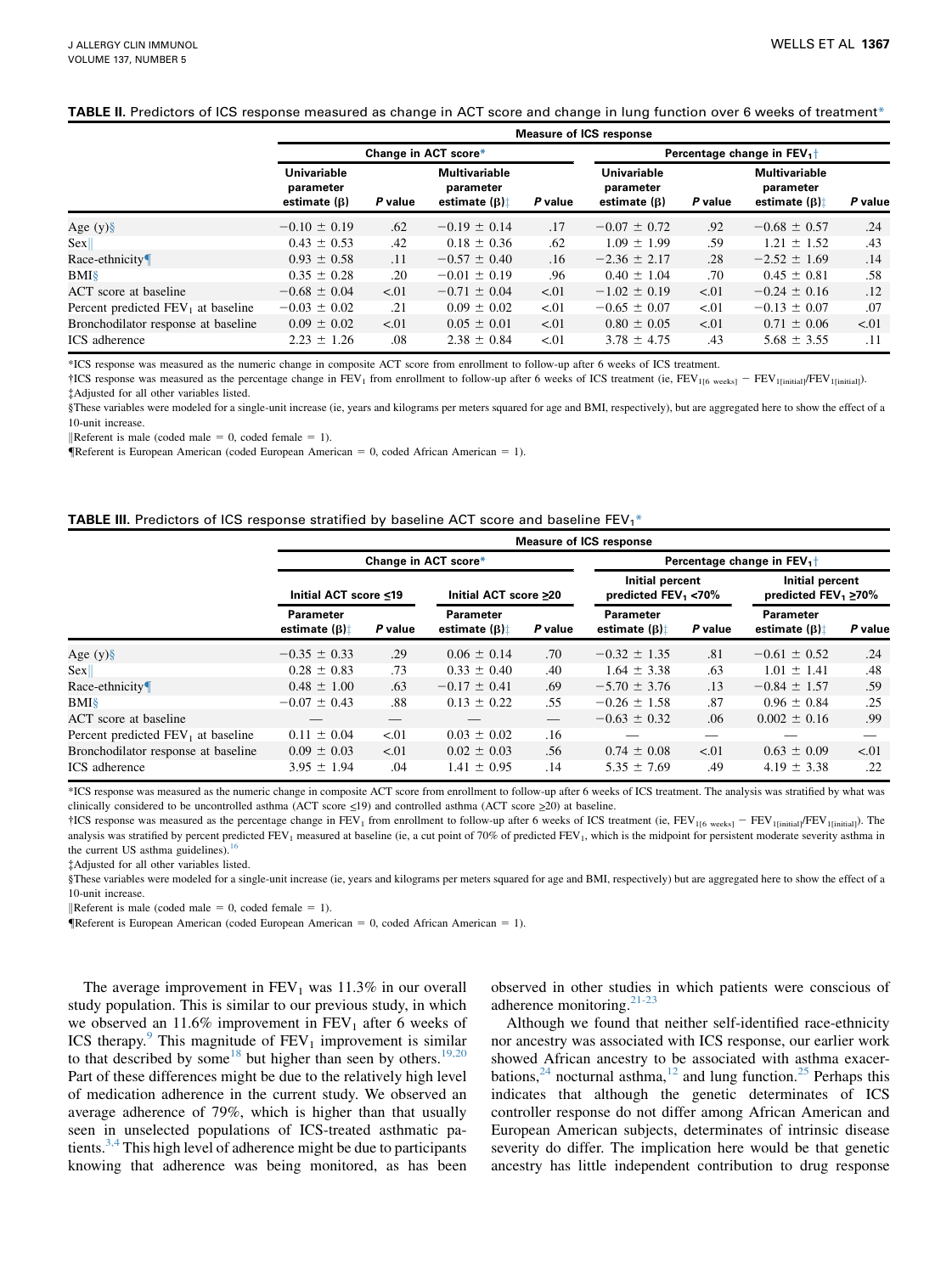<span id="page-6-0"></span>

|  |  |  | TABLE IV. Assessment of genetic ancestry as a predictor of ICS response among African American subjects with asthma |  |
|--|--|--|---------------------------------------------------------------------------------------------------------------------|--|
|  |  |  |                                                                                                                     |  |

|                                                  |                                   |                      |                                         |      |                                         | <b>Measure of ICS response</b>            |                                         |            |                                                |      |                                                       |            |
|--------------------------------------------------|-----------------------------------|----------------------|-----------------------------------------|------|-----------------------------------------|-------------------------------------------|-----------------------------------------|------------|------------------------------------------------|------|-------------------------------------------------------|------------|
|                                                  |                                   | Change in ACT score* |                                         |      |                                         | Percentage change in $FEV_1$ <sup>+</sup> |                                         |            |                                                |      |                                                       |            |
|                                                  | All subjects                      |                      | <b>Initial ACT</b><br>score ≤19         |      | <b>Initial ACT</b><br>score $\geq 20$   |                                           | All subjects                            |            | Initial percent<br>predicted<br>$FEV_1 < 70\%$ |      | Initial percent<br>predicted<br>FEV <sub>1</sub> ≥70% |            |
|                                                  | Parameter<br>estimate $(\beta)$ : | P                    | Parameter<br>value estimate $(\beta)$ : | P    | Parameter<br>value estimate $(\beta)$ : | P                                         | Parameter<br>value estimate $(\beta)$ : | P<br>value | Parameter<br>estimate $(\beta)$ :              | P    | <b>Parameter</b><br>value estimate $(\beta)$ :        | P<br>value |
| Age $(y)$ §                                      | $-0.44 \pm 0.19$                  | .02                  | $-0.85 \pm 0.38$                        | .03  | $0.04 \pm 0.23$                         | .86                                       | $-0.27 \pm 0.72$                        | .71        | $2.08 \pm$<br>1.77                             | .25  | $-0.67 \pm 0.71$                                      | .35        |
| Sex                                              | $0.54 \pm 0.49$                   | .27                  | $0.57 \pm 0.95$                         | .55  | $0.88 \pm 0.59$                         | .14                                       | $1.73 \pm 1.86$                         | .35        | $3.07 \pm 4.22$                                | .47  | $1.04 \pm 1.89$                                       | .58        |
| Proportion of<br>African<br>Ancestry             | $1.63 \pm 2.30$                   | .48                  | $1.37 \pm 4.69$                         | .77  | $0.67 \pm 2.71$                         | .81                                       | $2.96 \pm 8.75$                         | .74        | $4.80 \pm 22.52$                               | .83  | $2.45 \pm 8.51$                                       | .77        |
| $BMI\$                                           | $0.05 \pm 0.26$                   | .84                  | $0.13 \pm 0.49$                         | .79  | $-0.01 \pm 0.31$                        | .98                                       | $-0.37 \pm 0.97$                        | .70        | $-1.38 \pm 1.99$                               | .49  | $-0.08 \pm 1.06$                                      | .94        |
| ACT score at<br>baseline                         | $-0.69 \pm 0.05$                  | < 01                 |                                         |      |                                         |                                           | $-0.17 \pm 0.18$                        | .35        | $-0.71 \pm 0.41$                               | .09  | $0.15 \pm 0.20$                                       | .44        |
| Percent predicted<br>$FEV1$ at baseline          | $0.09 \pm 0.03$                   | < 01                 | $0.06 \pm 0.04$                         | .19  | $0.06 \pm 0.04$                         | .14                                       | $-0.10 \pm 0.10$                        | .29        |                                                |      |                                                       |            |
| <b>Bronchodilator</b><br>response at<br>baseline | $0.07 \pm 0.02$                   | < 01                 | $0.07 \pm 0.04$                         | .07  | $0.07 \pm 0.04$                         | .05                                       | $0.52 \pm 0.09$                         | < 01       | $0.52 \pm 0.13$                                | < 01 | $0.56 \pm 0.12$                                       | < 0.01     |
| <b>ICS</b> adherence                             | $3.92 \pm 1.12$                   | < 01                 | $7.84 \pm 2.22$                         | < 01 | $2.45 \pm 1.37$                         | .08                                       | $7.18 \pm 4.28$                         | .10        | $11.53 \pm 9.08$                               | .21  | $4.56 \pm 4.64$                                       | .33        |

\*ICS response was measured as the numeric change in the composite ACT score from enrollment to follow-up after 6 weeks of ICS treatment. The ACT is stratified by what is clinically considered to be uncontrolled asthma (ACT score  $\leq$ 19) and controlled asthma (ACT score  $\geq$ 20).

 $\dagger$ ICS response was measured as the percentage change in FEV<sub>1</sub> from enrollment to follow-up after 6 weeks of ICS treatment (ie, FEV<sub>1[6 weeks]</sub> - FEV<sub>1[initial]</sub>). The analysis was stratified by percent predicted FEV<sub>1</sub> measured at baseline (ie, a cut point of 70% of predicted FEV<sub>1</sub>, which is the midpoint for persistent moderate severity asthma in the current US asthma guidelines). $\frac{1}{10}$ 

Adjusted for all other variables listed.

§These variables were modeled for a single-unit increase (ie, years and kilograms per meters squared for age and BMI, respectively) but are aggregated here to show the effect of a 10-unit increase.

Referent is male (coded male  $= 0$ , coded female  $= 1$ ).

{Modeled as effect of each percentage increase in the proportion of overall African ancestry, as measured by using genome-wide genotype data.

beyond that already captured through baseline measures of asthma severity, asthma control, and lung function. Another potentially important implication of our findings is that differences in corticosteroid response are unlikely to account for between-group differences in asthma control and complication rates observed for African American and European American subjects on a population level. $26,27$ 

It is important to note that the lack of association for overall African ancestry should not be interpreted as an absence of population-specific pharmacogenomics variants. Genetic variants that influence drug response can occur exclusively or at different frequencies between population groups.[28,29](#page-7-0) However, in a recent review of the pharmacogenomics of the ICS response, $30$  none of the existing genome-wide association studies included substantial numbers of African American subjects. Therefore it is not known whether the risk variants that have been identified to date are generalizable to multiple population groups. Our results do not address the generalizability of existing pharmacogenomic associations. Rather, our study implies that the sum effect of genetic variants influencing ICS response is likely to be similar among subjects of African and European descent.

Our study is not without other limitations. First, the subjects in our study were all members of a single large health system in southeast Michigan; therefore the findings from our study might not be generalizable to other patient populations within the United States. However, the proportion of West African ancestry estimated for the subjects in our study is similar to that reported for other African American groups throughout the United States. $31,32$ 

Second, because we did not have admixture estimates in our European American participants, we could not assess the effect of ancestry within this group. However, there is no a priori reason to suspect that the effect of genetic ancestry would have differed between groups, and the lower degree of continental ancestral variation in European American subjects would have required a much greater number of subjects to perform the same assessment.  $33,34$ 

Third, although this study did include both African American and European American subjects, the latter comprised a much smaller number of patients. Consequently, additional replication is needed to bolster our findings.

In this burgeoning era of personalized genomics, there is an increased effort to target therapies to subjects most likely to respond to treatment. Differences in medication response and treatment-related side effects by race-ethnicity have now been noted for a number of medications.<sup>[35-37](#page-7-0)</sup> Fortunately, African American subjects, who as a group disproportionately have asthma complications,  $38,39$  did not demonstrate response differences to ICS medication, the cornerstone treatment for persistent asthma. African American and European American subjects appeared to equally enjoy the benefits of ICS treatment for improving asthma control and lung function. In identifying subjects most likely to benefit from treatment, our study suggested that arguably more mundane factors, such as medication adherence, level of bronchodilator responsiveness, baseline lung function, and patient-reported asthma control, were consistently predictive of ICS response. Therefore although pharmacogenomics might eventually pave the way for more targeted asthma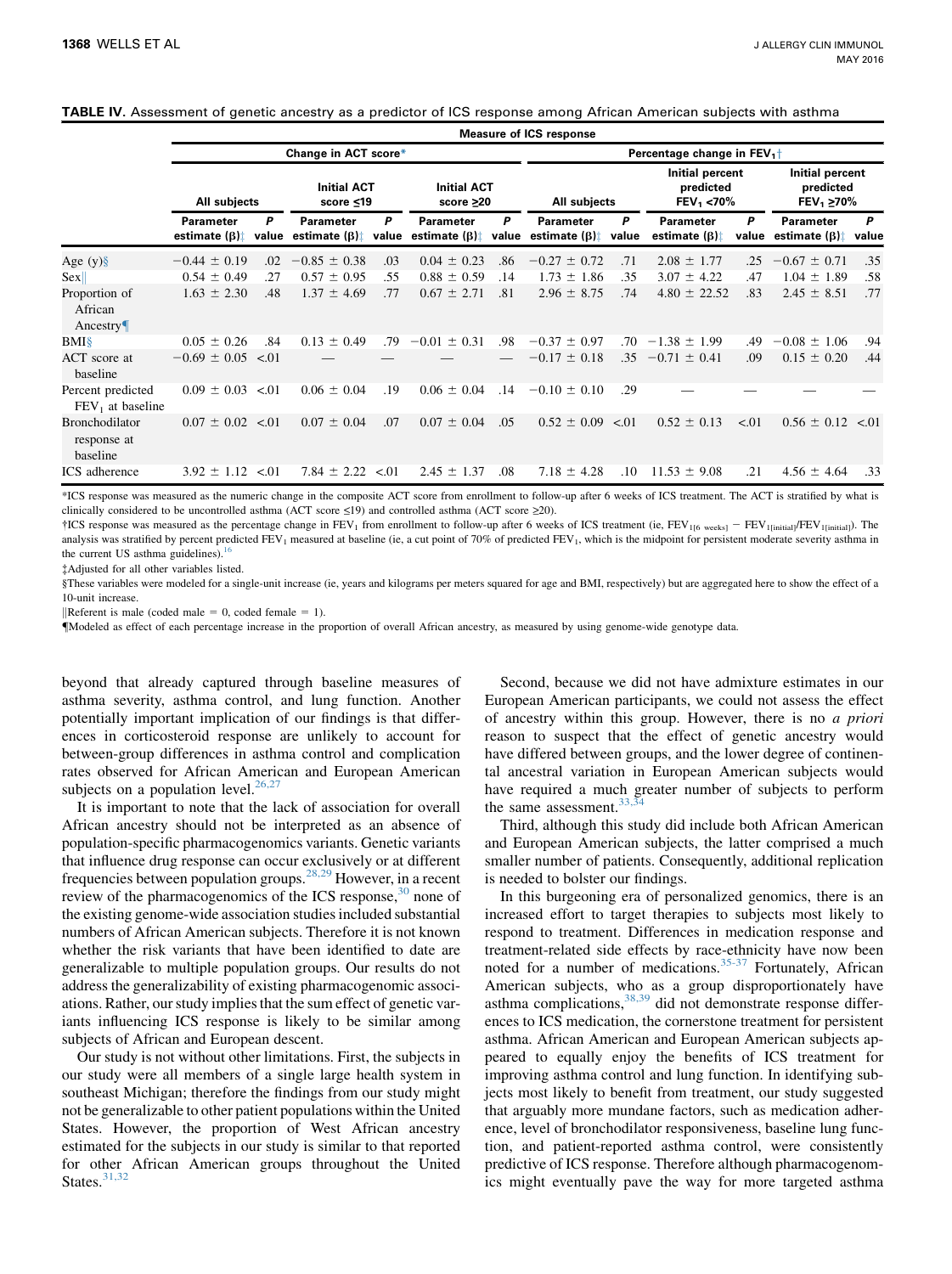<span id="page-7-0"></span>treatment, fundamental characteristics of disease severity/control and management remain primary concerns for selecting and optimizing treatment.<sup>16</sup>

#### Key messages

- Neither self-reported race-ethnicity nor African ancestry appears to be a major driver of ICS treatment response, strongly suggesting that this cornerstone therapy is equally beneficial in treating African American and European American subjects.
- <sup>d</sup> Easily obtained measures of lung function and asthma control might be useful in assessing the likelihood of response.

#### **REFERENCES**

- 1. [Bender B, Milgrom H, Apter A. Adherence intervention research: what have we](http://refhub.elsevier.com/S0091-6749(16)00253-0/sref1) [learned and what do we do next? J Allergy Clin Immunol 2003;112:489-94.](http://refhub.elsevier.com/S0091-6749(16)00253-0/sref1)
- 2. [Apter AJ, Reisine ST, Affleck G, Barrows E, ZuWallack RL. The influence of de](http://refhub.elsevier.com/S0091-6749(16)00253-0/sref2)[mographic and socioeconomic factors on health-related quality of life in asthma.](http://refhub.elsevier.com/S0091-6749(16)00253-0/sref2) [J Allergy Clin Immunol 1999;103:72-8](http://refhub.elsevier.com/S0091-6749(16)00253-0/sref2).
- 3. [Williams LK, Joseph CL, Peterson EL, Wells K, Wang M, Chowdhry VK, et al.](http://refhub.elsevier.com/S0091-6749(16)00253-0/sref3) [Patients with asthma who do not fill their inhaled corticosteroids: a study of pri](http://refhub.elsevier.com/S0091-6749(16)00253-0/sref3)[mary nonadherence. J Allergy Clin Immunol 2007;120:1153-9](http://refhub.elsevier.com/S0091-6749(16)00253-0/sref3).
- 4. [Williams LK, Pladevall M, Xi H, Peterson EL, Joseph C, Lafata JE, et al. Relation](http://refhub.elsevier.com/S0091-6749(16)00253-0/sref4)[ship between adherence to inhaled corticosteroids and poor outcomes among](http://refhub.elsevier.com/S0091-6749(16)00253-0/sref4) [adults with asthma. J Allergy Clin Immunol 2004;114:1288-93](http://refhub.elsevier.com/S0091-6749(16)00253-0/sref4).
- 5. [Williams LK, Peterson EL, Wells K, Ahmedani BK, Kumar R, Burchard EG, et al.](http://refhub.elsevier.com/S0091-6749(16)00253-0/sref5) [Quantifying the proportion of severe asthma exacerbations attributable to inhaled](http://refhub.elsevier.com/S0091-6749(16)00253-0/sref5) [corticosteroid nonadherence. J Allergy Clin Immunol 2011;128:1185-91.](http://refhub.elsevier.com/S0091-6749(16)00253-0/sref5)
- 6. [Wells KE, Peterson EL, Ahmedani BK, Severson RK, Gleason-Comstock J,](http://refhub.elsevier.com/S0091-6749(16)00253-0/sref6) [Williams LK. The relationship between combination inhaled corticosteroid and](http://refhub.elsevier.com/S0091-6749(16)00253-0/sref6) [long-acting beta-agonist use and severe asthma exacerbations in a diverse popula](http://refhub.elsevier.com/S0091-6749(16)00253-0/sref6)[tion. J Allergy Clin Immunol 2012;129:1274-9](http://refhub.elsevier.com/S0091-6749(16)00253-0/sref6).
- 7. [Williams LK, Joseph CL, Peterson EL, Moon C, Xi H, Krajenta R, et al. Race](http://refhub.elsevier.com/S0091-6749(16)00253-0/sref7)[ethnicity, crime, and other factors associated with adherence to inhaled corticoste](http://refhub.elsevier.com/S0091-6749(16)00253-0/sref7)[roids. J Allergy Clin Immunol 2007;119:168-75](http://refhub.elsevier.com/S0091-6749(16)00253-0/sref7).
- 8. [Apter AJ, Boston RC, George M, Norfleet AL, Tenhave T, Coyne JC, et al. Modifi](http://refhub.elsevier.com/S0091-6749(16)00253-0/sref8)[able barriers to adherence to inhaled steroids among adults with asthma: it's not](http://refhub.elsevier.com/S0091-6749(16)00253-0/sref8) [just black and white. J Allergy Clin Immunol 2003;111:1219-26.](http://refhub.elsevier.com/S0091-6749(16)00253-0/sref8)
- 9. [Gould W, Peterson EL, Karungi G, Zoratti A, Gaggin J, Toma G, et al. Factors pre](http://refhub.elsevier.com/S0091-6749(16)00253-0/sref9)[dicting inhaled corticosteroid responsiveness in African American patients with](http://refhub.elsevier.com/S0091-6749(16)00253-0/sref9) [asthma. J Allergy Clin Immunol 2010;126:1131-8](http://refhub.elsevier.com/S0091-6749(16)00253-0/sref9).
- 10. [Miller MR, Hankinson J, Brusasco V, Burgos F, Casaburi R, Coates A, et al. Stand](http://refhub.elsevier.com/S0091-6749(16)00253-0/sref10)[ardisation of spirometry. Eur Respir J 2005;26:319-38.](http://refhub.elsevier.com/S0091-6749(16)00253-0/sref10)
- 11. [Hankinson JL, Odencrantz JR, Fedan KB. Spirometric reference values from a](http://refhub.elsevier.com/S0091-6749(16)00253-0/sref11) [sample of the general U.S. population. Am J Respir Crit Care Med 1999;159:](http://refhub.elsevier.com/S0091-6749(16)00253-0/sref11) [179-87.](http://refhub.elsevier.com/S0091-6749(16)00253-0/sref11)
- 12. [Levin AM, Wang Y, Wells KE, Padhukasahasram B, Yang JJ, Burchard EG, et al.](http://refhub.elsevier.com/S0091-6749(16)00253-0/sref12) [Nocturnal asthma and the importance of race/ethnicity and genetic ancestry. Am J](http://refhub.elsevier.com/S0091-6749(16)00253-0/sref12) [Respir Crit Care Med 2014;190:266-73.](http://refhub.elsevier.com/S0091-6749(16)00253-0/sref12)
- 13. [Sankararaman S, Sridhar S, Kimmel G, Halperin E. Estimating local ancestry in](http://refhub.elsevier.com/S0091-6749(16)00253-0/sref13) [admixed populations. Am J Hum Genet 2008;82:290-303](http://refhub.elsevier.com/S0091-6749(16)00253-0/sref13).
- 14. [Pasaniuc B, Sankararaman S, Kimmel G, Halperin E. Inference of locus-specific](http://refhub.elsevier.com/S0091-6749(16)00253-0/sref14) [ancestry in closely related populations. Bioinformatics 2009;25:i213-21.](http://refhub.elsevier.com/S0091-6749(16)00253-0/sref14)
- 15. [Nathan RA, Sorkness CA, Kosinski M, Schatz M, Li JT, Marcus P, et al. Develop](http://refhub.elsevier.com/S0091-6749(16)00253-0/sref15)[ment of the asthma control test: a survey for assessing asthma control. J Allergy](http://refhub.elsevier.com/S0091-6749(16)00253-0/sref15) [Clin Immunol 2004;113:59-65](http://refhub.elsevier.com/S0091-6749(16)00253-0/sref15).
- 16. [Expert Panel Report 3 \(EPR-3\): guidelines for the diagnosis and management of](http://refhub.elsevier.com/S0091-6749(16)00253-0/sref16) [asthma—summary report 2007. J Allergy Clin Immunol 2007;120\(suppl\):S94-138](http://refhub.elsevier.com/S0091-6749(16)00253-0/sref16).
- 17. [SAS/STAT user's guide. Version 9.2. Cary \(NC\): SAS Institute; 2008](http://refhub.elsevier.com/S0091-6749(16)00253-0/sref17).
- 18. [Szefler SJ, Martin RJ, King TS, Boushey HA, Cherniack RM, Chinchilli VM, et al.](http://refhub.elsevier.com/S0091-6749(16)00253-0/sref18) [Significant variability in response to inhaled corticosteroids for persistent asthma.](http://refhub.elsevier.com/S0091-6749(16)00253-0/sref18) [J Allergy Clin Immunol 2002;109:410-8](http://refhub.elsevier.com/S0091-6749(16)00253-0/sref18).
- 19. [Martin RJ, Szefler SJ, King TS, Kraft M, Boushey HA, Chinchilli VM, et al. The](http://refhub.elsevier.com/S0091-6749(16)00253-0/sref19) [Predicting Response to Inhaled Corticosteroid Efficacy \(PRICE\) trial. J Allergy](http://refhub.elsevier.com/S0091-6749(16)00253-0/sref19) [Clin Immunol 2007;119:73-80](http://refhub.elsevier.com/S0091-6749(16)00253-0/sref19).
- 20. [Tantisira KG, Lake S, Silverman ES, Palmer LJ, Lazarus R, Silverman EK, et al.](http://refhub.elsevier.com/S0091-6749(16)00253-0/sref20) [Corticosteroid pharmacogenetics: association of sequence variants in CRHR1 with](http://refhub.elsevier.com/S0091-6749(16)00253-0/sref20) [improved lung function in asthmatics treated with inhaled corticosteroids. Hum](http://refhub.elsevier.com/S0091-6749(16)00253-0/sref20) [Mol Genet 2004;13:1353-9.](http://refhub.elsevier.com/S0091-6749(16)00253-0/sref20)
- 21. [Onyirimba F, Apter A, Reisine S, Litt M, McCusker C, Connors M, et al. Direct](http://refhub.elsevier.com/S0091-6749(16)00253-0/sref21) [clinician-to-patient feedback discussion of inhaled steroid use: its effect on adher](http://refhub.elsevier.com/S0091-6749(16)00253-0/sref21)[ence. Ann Allergy Asthma Immunol 2003;90:411-5](http://refhub.elsevier.com/S0091-6749(16)00253-0/sref21).
- 22. [Pladevall M, Brotons C, Gabriel R, Arnau A, Suarez C, de la Figuera M, et al.](http://refhub.elsevier.com/S0091-6749(16)00253-0/sref22) [Multicenter cluster-randomized trial of a multifactorial intervention to improve](http://refhub.elsevier.com/S0091-6749(16)00253-0/sref22) [antihypertensive medication adherence and blood pressure control among pa](http://refhub.elsevier.com/S0091-6749(16)00253-0/sref22)[tients at high cardiovascular risk \(the COM99 study\). Circulation 2010;122:](http://refhub.elsevier.com/S0091-6749(16)00253-0/sref22) [1183-91](http://refhub.elsevier.com/S0091-6749(16)00253-0/sref22).
- 23. [Reddel HK, Toelle BG, Marks GB, Ware SI, Jenkins CR, Woolcock AJ. Analysis](http://refhub.elsevier.com/S0091-6749(16)00253-0/sref23) [of adherence to peak flow monitoring when recording of data is electronic. BMJ](http://refhub.elsevier.com/S0091-6749(16)00253-0/sref23) [2002;324:146-7.](http://refhub.elsevier.com/S0091-6749(16)00253-0/sref23)
- 24. [Rumpel JA, Ahmedani BK, Peterson EL, Wells KE, Yang M, Levin AM, et al. Ge](http://refhub.elsevier.com/S0091-6749(16)00253-0/sref24)[netic ancestry and its association with asthma exacerbations among African Amer](http://refhub.elsevier.com/S0091-6749(16)00253-0/sref24)[ican subjects with asthma. J Allergy Clin Immunol 2012;130:1302-6](http://refhub.elsevier.com/S0091-6749(16)00253-0/sref24).
- 25. Kumar [R, Seibold MA, Aldrich MC, Williams LK, Reiner AP, Colangelo L, et al.](http://refhub.elsevier.com/S0091-6749(16)00253-0/sref25) [Genetic ancestry in lung-function predictions. N Engl J Med 2010;363:321-30](http://refhub.elsevier.com/S0091-6749(16)00253-0/sref25).
- 26. [Mannino DM, Homa DM, Akinbami LJ, Moorman JE, Gwynn C, Redd SC. Sur](http://refhub.elsevier.com/S0091-6749(16)00253-0/sref26)[veillance for asthma—United States, 1980-1999. MMWR Surveill Summ 2002;](http://refhub.elsevier.com/S0091-6749(16)00253-0/sref26) [51:1-13.](http://refhub.elsevier.com/S0091-6749(16)00253-0/sref26)
- 27. [Asthma prevalence and control characteristics by race/ethnicity—United States,](http://refhub.elsevier.com/S0091-6749(16)00253-0/sref27) [2002. MMWR Morb Mortal Wkly Rep 2004;53:145-8.](http://refhub.elsevier.com/S0091-6749(16)00253-0/sref27)
- 28. [Drozda K, Wong S, Patel SR, Bress AP, Nutescu EA, Kittles RA, et al. Poor](http://refhub.elsevier.com/S0091-6749(16)00253-0/sref28) [warfarin dose prediction with pharmacogenetic algorithms that exclude genotypes](http://refhub.elsevier.com/S0091-6749(16)00253-0/sref28) [important for African Americans. Pharmacogenet Genomics 2015;25:73-81.](http://refhub.elsevier.com/S0091-6749(16)00253-0/sref28)
- 29. [Dickmann LJ, Rettie AE, Kneller MB, Kim RB, Wood AJ, Stein CM, et al.](http://refhub.elsevier.com/S0091-6749(16)00253-0/sref29) [Identification and functional characterization of a new CYP2C9 variant](http://refhub.elsevier.com/S0091-6749(16)00253-0/sref29) [\(CYP2C9\\*5\) expressed among African Americans. Mol Pharmacol 2001;60:](http://refhub.elsevier.com/S0091-6749(16)00253-0/sref29) [382-7](http://refhub.elsevier.com/S0091-6749(16)00253-0/sref29).
- 30. [Davis JS, Weiss ST, Tantisira KG. Asthma pharmacogenomics: 2015 update. Curr](http://refhub.elsevier.com/S0091-6749(16)00253-0/sref30) [Allergy Asthma Rep 2015;15:42](http://refhub.elsevier.com/S0091-6749(16)00253-0/sref30).
- 31. [Tishkoff SA, Reed FA, Friedlaender FR, Ehret C, Ranciaro A, Froment A, et al.](http://refhub.elsevier.com/S0091-6749(16)00253-0/sref31) [The genetic structure and history of Africans and African Americans. Science](http://refhub.elsevier.com/S0091-6749(16)00253-0/sref31) [2009;324:1035-44.](http://refhub.elsevier.com/S0091-6749(16)00253-0/sref31)
- 32. [Bryc K, Auton A, Nelson MR, Oksenberg JR, Hauser SL, Williams S, et al.](http://refhub.elsevier.com/S0091-6749(16)00253-0/sref32) [Genome-wide patterns of population structure and admixture in West Africans](http://refhub.elsevier.com/S0091-6749(16)00253-0/sref32) [and African Americans. Proc Natl Acad Sci U S A 2010;107:786-91](http://refhub.elsevier.com/S0091-6749(16)00253-0/sref32).
- 33. [Yang JJ, Burchard EG, Choudhry S, Johnson CC, Ownby DR, Favro D, et al. Dif](http://refhub.elsevier.com/S0091-6749(16)00253-0/sref33)[ferences in allergic sensitization by self-reported race and genetic ancestry.](http://refhub.elsevier.com/S0091-6749(16)00253-0/sref33) [J Allergy Clin Immunol 2008;122:820-7](http://refhub.elsevier.com/S0091-6749(16)00253-0/sref33).
- 34. [Sinha M, Larkin EK, Elston RC, Redline S. Self-reported race and genetic admix](http://refhub.elsevier.com/S0091-6749(16)00253-0/sref34)[ture. N Engl J Med 2006;354:421-2.](http://refhub.elsevier.com/S0091-6749(16)00253-0/sref34)
- 35. [Chen P, Lin JJ, Lu CS, Ong CT, Hsieh PF, Yang CC, et al. Carbamazepine-induced](http://refhub.elsevier.com/S0091-6749(16)00253-0/sref35) [toxic effects and HLA-B\\*1502 screening in Taiwan. N Engl J Med 2011;364:](http://refhub.elsevier.com/S0091-6749(16)00253-0/sref35) [1126-33](http://refhub.elsevier.com/S0091-6749(16)00253-0/sref35).
- 36. [Takahashi H, Wilkinson GR, Nutescu EA, Morita T, Ritchie MD, Scordo MG, et al.](http://refhub.elsevier.com/S0091-6749(16)00253-0/sref36) [Different contributions of polymorphisms in VKORC1 and CYP2C9 to intra- and](http://refhub.elsevier.com/S0091-6749(16)00253-0/sref36) [inter-population differences in maintenance dose of warfarin in Japanese, Cauca](http://refhub.elsevier.com/S0091-6749(16)00253-0/sref36)[sians and African-Americans. Pharmacogenet Genomics 2006;16:101-10.](http://refhub.elsevier.com/S0091-6749(16)00253-0/sref36)
- 37. [Carson P, Ziesche S, Johnson G, Cohn JN. Racial differences in response to therapy](http://refhub.elsevier.com/S0091-6749(16)00253-0/sref37) [for heart failure: analysis of the vasodilator-heart failure trials. Vasodilator-Heart](http://refhub.elsevier.com/S0091-6749(16)00253-0/sref37) [Failure Trial Study Group. J Card Fail 1999;5:178-87.](http://refhub.elsevier.com/S0091-6749(16)00253-0/sref37)
- 38. [Akinbami LJ, Moorman JE, Simon AE, Schoendorf KC. Trends in racial disparities](http://refhub.elsevier.com/S0091-6749(16)00253-0/sref38) [for asthma outcomes among children 0 to 17 years, 2001-2010. J Allergy Clin Im](http://refhub.elsevier.com/S0091-6749(16)00253-0/sref38)munol 2014;134;547-53.e5.
- 39. [Akinbami LJ, Moorman JE, Bailey C, Zahran HS, King M, Johnson CA, et al.](http://refhub.elsevier.com/S0091-6749(16)00253-0/sref39) [Trends in asthma prevalence, health care use, and mortality in the United States,](http://refhub.elsevier.com/S0091-6749(16)00253-0/sref39) [2001-2010. NCHS Data Brief 2012;94:1-8.](http://refhub.elsevier.com/S0091-6749(16)00253-0/sref39)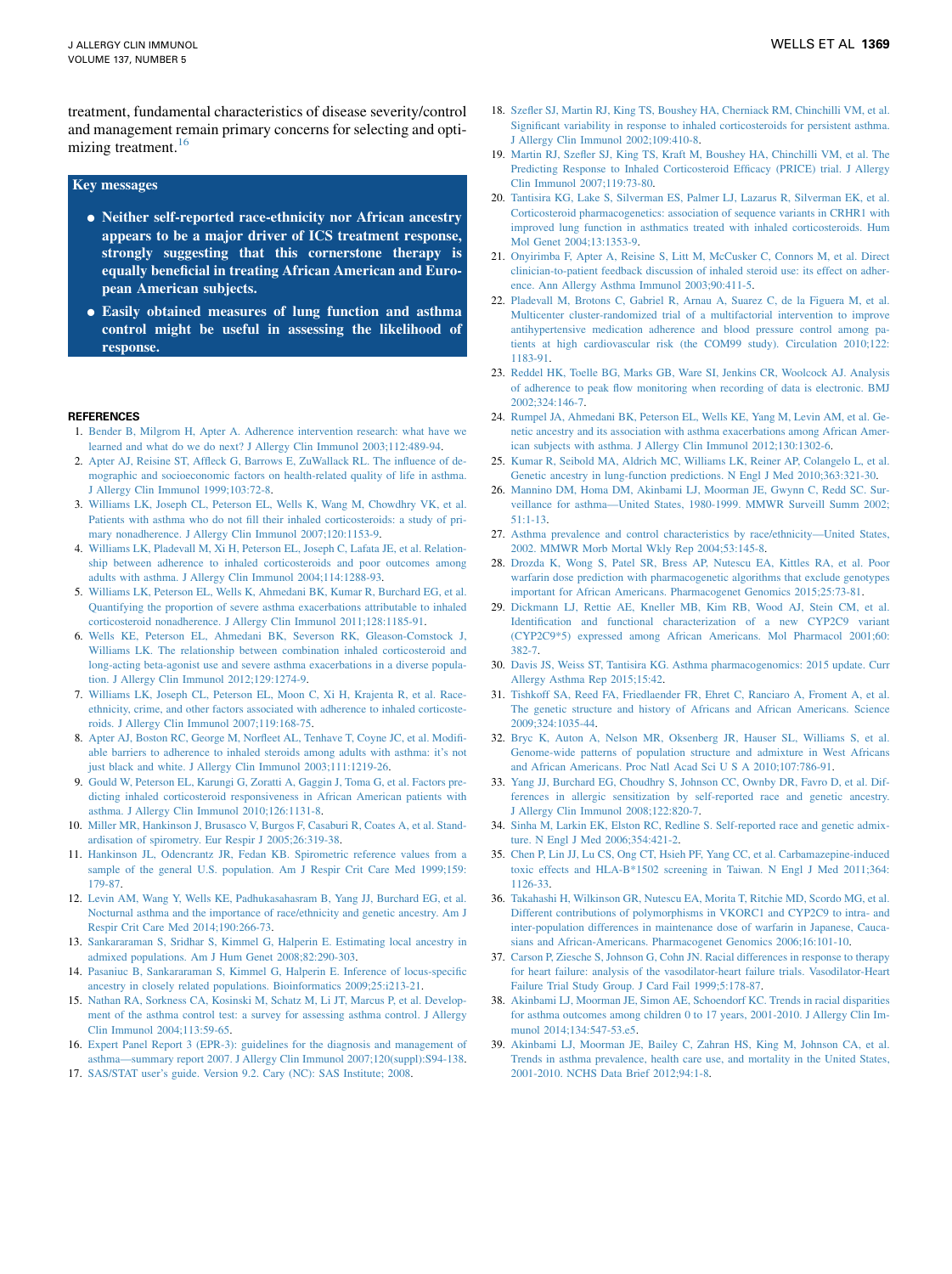<span id="page-8-0"></span>

FIG E1. Distribution of genetic ancestry among African American study participants with genome-wide genotype data is shown ( $n = 195$ ). Each column represents an individual study participant. The percentage of African ancestry is depicted in blue, and the percentage of European ancestry is depicted in yellow.